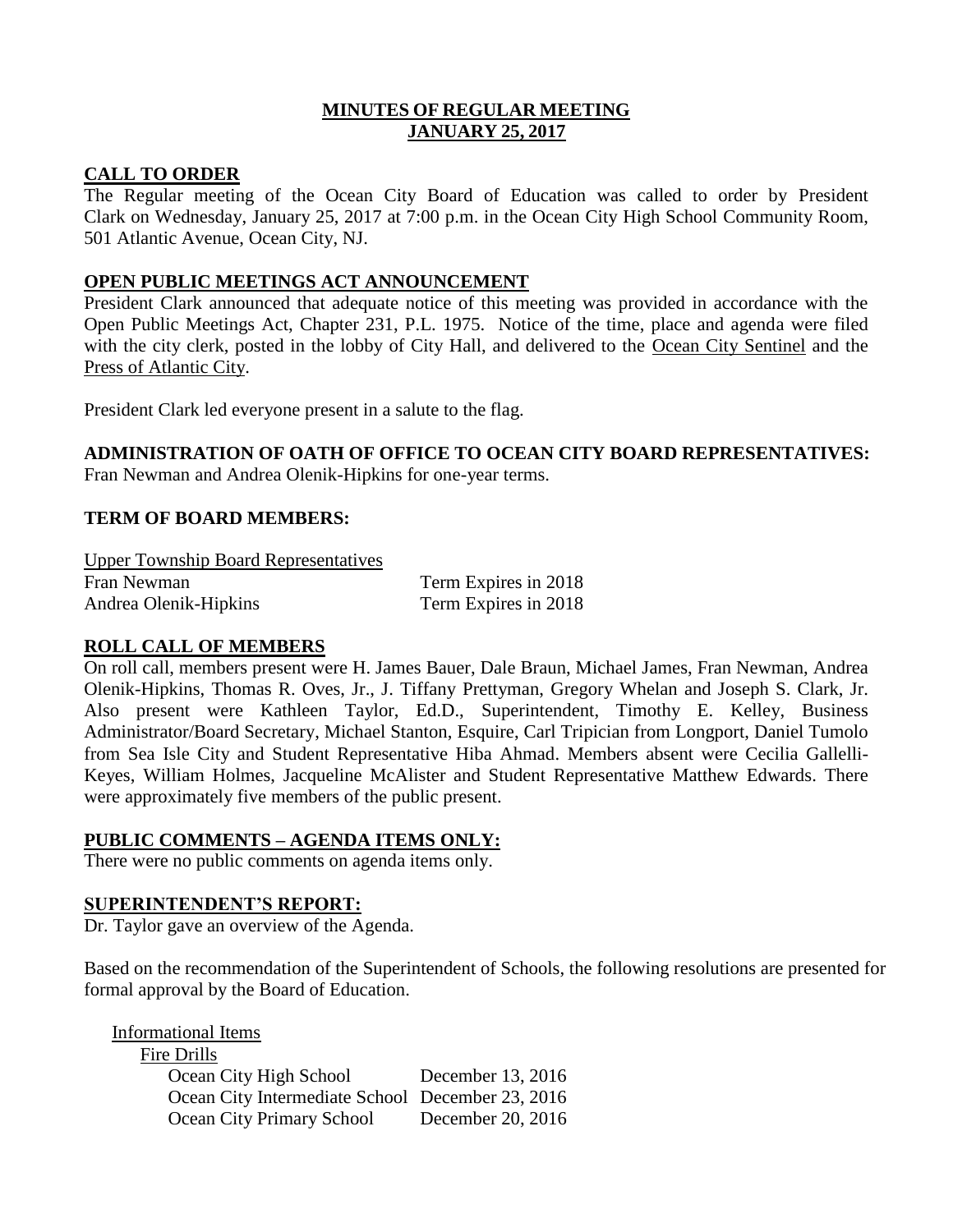Security Drills

| Ocean City High School                           | December 14, 2016 |
|--------------------------------------------------|-------------------|
| Ocean City Intermediate School December 16, 2016 |                   |
| Ocean City Primary School                        | December 14, 2016 |

• Buildings and Grounds Committee Report – Mr. Oves, Chairperson Mr. Oves gave a report of the Committee meeting.

# *Motion by Mr. Oves, seconded by Mr. Bauer, and carried unanimously, except as noted below, the Board of Education approved the following Superintendent's recommendations by "roll call vote."*

## **2. Curriculum and Student Affairs**

- A. High School Field Trip Requests The Board approves the attached High School Field Trip list.
- B. Research Project by High School Staff Member

The Board approves a High School graduate program research project that will involve student participation in weekly meetings covering topics related to "Stress Management for Advanced Placement Students." This request is being made in accordance with Board Policy #3245, Research Projects by Staff Members.

- C. Harassment, Intimidation and Bullying-Investigations, Trainings and Programs (HIB-ITP) The Board acknowledges the submission of the attached HIB-ITP Report occurring from July 1, 2016 – December 31, 2016 to the New Jersey Department of Education.
- D. Electronic Violence and Vandalism Reporting System (EVVRS) The Board acknowledges the submission of the attached EVVRS incidents occurring from September 1, 2016 – December 31, 2016 to the New Jersey Department of Education.

## Informational Items

Out-of-School Suspension Reports for December 2016

 Curriculum and Student Affairs Committee Report – Mrs. McAlister, Chairperson In Mrs. McAlister's absence, Dr. Taylor gave a report of the Committee meeting.

## **3. Finance**

- A. Bill List (Attachment #3.A) The Board ratifies the payment of bills for January 2017 in the amount of \$4,930,345.53.
- B. Secretary and Monthly Cash Reconciliation Reports (Attachment #3.B) The Board approves the Board Secretary's Monthly Financial Report and the Monthly Cash Reconciliation Report for November 2016 and December 2016.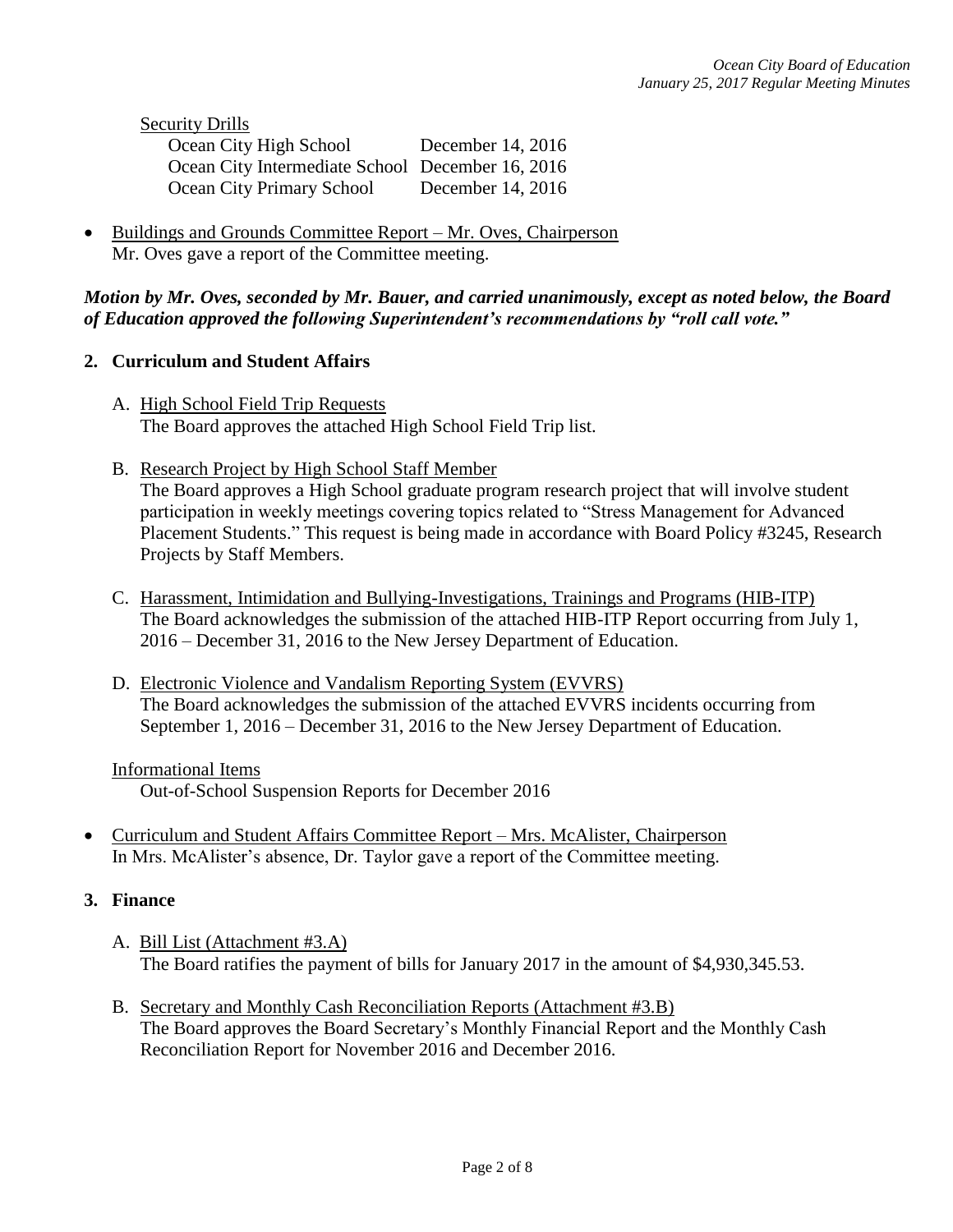C. Line Item Transfers (Attachment #3.C)

The Board approves the revenue and appropriation transfers for November 2016 and December 2016. The Board also acknowledges receipt of the State of NJ mandated transfer reconciliation form for November 2016 and December 2016.

- D. Travel & Expense Reimbursement (Attachment #3.D) The Board approves the January 2017 list of Board of Education Members and School District Staff travel and related expense reimbursements.
- E. Food Service Report (Attachment #3.E) The Board accepts the Food Service Monthly Finance Report for November 2016 and December 2016.
- F. Joint Transportation Agreement

The Board approves the 2016-2017 Joint Transportation Agreement with the Greater Egg Harbor Regional High School District Board of Education. Ocean City (host) will transport one GEHR-Somers Point (joiner) student, along with seven Ocean City students, to Cape May County Special Services on Route No. CMCSS1 starting January 3, 2017 to June 30, 2017, at a joiner cost of \$4,810.28.

G. Funding from UT and OC MAC 2016-17

The Board accepts funding for the Ocean City High School for the 2016-17 school year from the Upper Township and Ocean City Municipal Alliance Committee (UT & OC MAC) as follows:

| Intramural Program                            | \$400.00 |
|-----------------------------------------------|----------|
| <b>Student Coalition Against Tobacco</b>      | \$400.00 |
| <b>Students Against Destructive Decisions</b> | \$400.00 |
| Drug Awareness and Prevention, 2016 Red       |          |
| Ribbon Week                                   | \$350.00 |

H. Nonpublic Security Aid Entitlement

The Board authorizes the purchase of security services, equipment, or technology for Westminster Christian Academy pursuant to the Nonpublic School Security Statute, PL2016, Chapter 49 and 18A:58-37.8 et seq. The purchase in the amount of \$1878.39 from Clear Light Sales, LLC represents the agreed upon expenses after a consultation on December 12, 2016. Funds have been allocated by the New Jersey Department of Education, Office of Interdistrict Choice & Nonpublic Schools. Westminster hereby acknowledge that they are forfeiting any right to remaining funds in the amount of \$621.61 which will be returned to the State after completion of the Nonpublic Project Report.

- **4. Personnel** (All motions are upon Superintendent's recommendation:)
	- A. Substitutes (Attachment #4.A)

 The Board approves the attached criminal history approved/HIB trained substitutes for the 2016-17 school year.

B. Retirement – District Supportive Staff

The Board accepts with deep regret the retirement of Nancy Hurley, special education aide, effective as of July 1, 2017.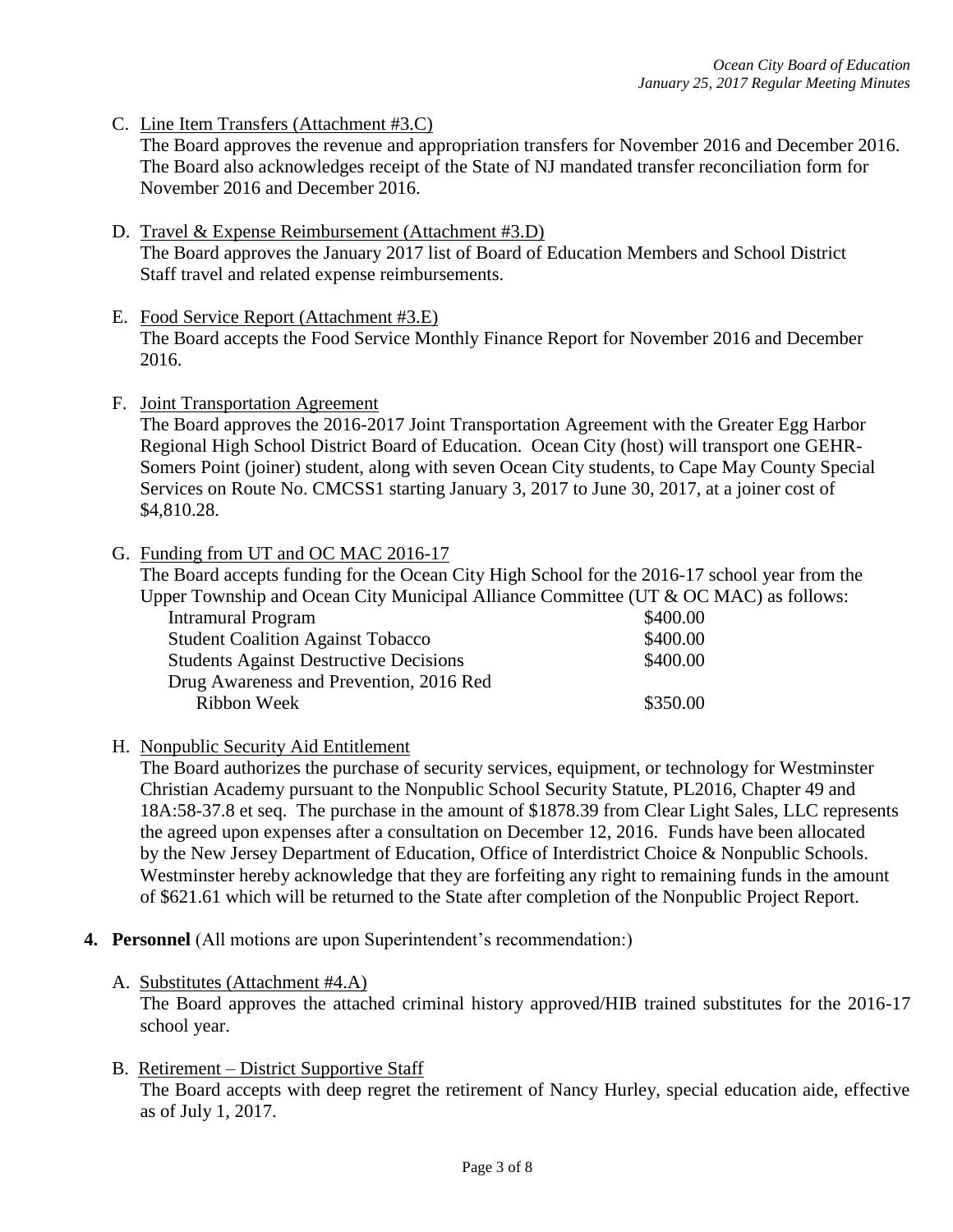C. Resignation – District Supportive Staff

The Board accepts the resignation of Shane Graves, special education aide and High School assistant boys' crew coach, effective as of January 9, 2017.

D. New Hires – Interim District Supportive Staff

The Board approves the following interim special education aides:

Frank Sicurella, interim special education aide, effective January 30, 2017 through June 30, 2017, at step 1, 7 hours per day, \$20,892 (pro-rated) (includes \$600 educational stipend).

Thomas Marshall, interim special education aide, effective January 30, 2017 through June 30, 2017, at step 1, 7 hours per day, \$20,892 (pro-rated) (includes \$600 educational stipend).

## **Motion carried with the following vote to abstain: Mr. Oves.**

- E. Statement of Assurance (Attachment #4.E) The Board approves the attached January Statement of Assurance listing the paraprofessional staff and their titles for the 2016-17 school year.
- F. Tenure High School Certificated Staff The Board approves the granting of tenure to Daniel Weaver, High School Science Teacher, effective April 10, 2017.
- G. Leave of Absence District Supportive Staff (Attachment #4.G) The Board approves employee #1105, a paid leave of absence, effective ½ day December 19, 2016 through ½ day January 11, 2017 and an unpaid FMLA leave of absence, effective ½ day January 11, 2017 through on or before March 20, 2017, with an expected return date of March 21, 2017.
- H. Revised/Extended Leaves of Absence High School Certificated Staff (Attachment #4.H) The Board approves the following revised/extended leaves of absence: Employee #0066, an extended paid leave of absence, effective January 3, 2017 through January 13,

2017, returning to work ½ days, effective January 17, 2017 through February 16, 2017, with an expected return to full-time service date of February 17, 2017.

Employee #0204, an extended paid leave of absence, effective January 3, 2017 through February 28, 2017, with an expected return date of March 1, 2017.

Employee #3489, a revised paid leave of absence, effective January 3, 2017 through January 30, 2017, an unpaid FMLA leave of absence, effective January 31, 2017 through February 10, 2017, and an unpaid FMLA/NJFLA leave of absence, effective February 13, 2017 through on or before April 7, 2017, with an expected return date of April 10, 2017.

Employee #0679, an extended paid leave of absence, effective January 11, 2017 through February 6, 2017, with an expected return date of February 7, 2017.

I. Extension for Short-Term Leave Replacement – High School Certificated Staff The Board ratifies Daniel Murray, short-term leave replacement High School Teacher of Social Studies, an extension through on or before February 6, 2017, at a stipend of \$160 per diem.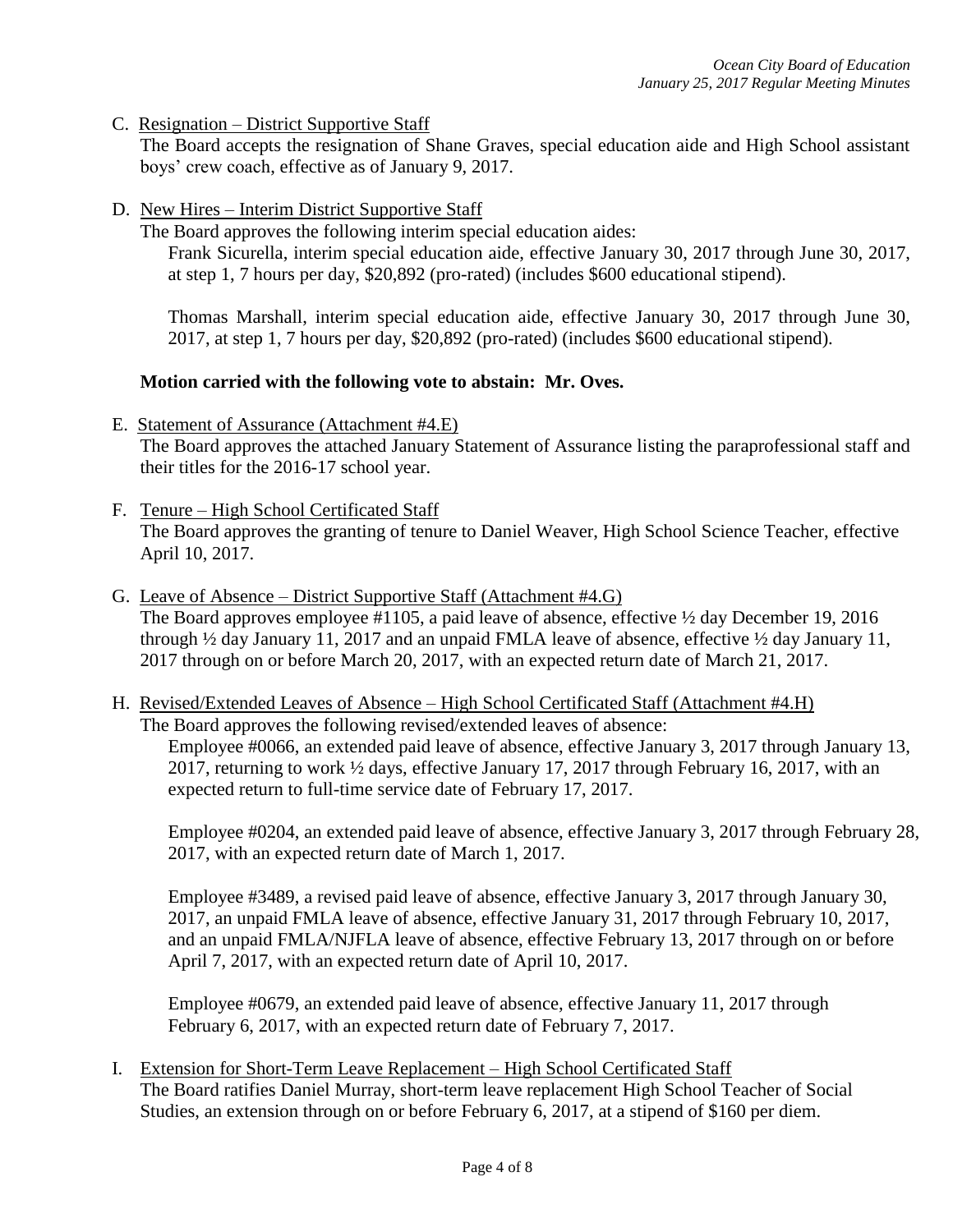- J. High School Coaches, Volunteers and Stipends for the 2016-17 School Year (Attachment #4.J) The Board approves the attached High School coaches, volunteers and stipends for the 2016-17 school year.
- K. High School Coaches and Stipends\* for the 2017-18 School Year (Attachment #4.K) The Board approves the attached High School coaches and stipends for the 2017-18 school year.

\*stipends pending negotiations

• Negotiations Committee Report – Mr. Bauer, Chairperson Mr. Bauer gave a report of the Committee meeting.

## **5. Policy**

A. Policies –  $1<sup>st</sup>$  Reading

The Board approves the following replacements, additions and/or deletions to the Board Policy and/or Regulation Manuals.

New Policies

| 2415.30 | Title I – Educational Stability for Children in Foster Care (M) |
|---------|-----------------------------------------------------------------|
| 2418    | Section 504 of the Rehabilitation Act of $1973 -$ Students (M)  |

## Revised Policies

| 1510 | Americans with Disabilities Act (M)   |
|------|---------------------------------------|
| 5116 | <b>Education of Homeless Children</b> |
| 8330 | Student Records (M)                   |

Revised Regulation

1510 Americans with Disabilities Act (M)

New Regulation

2418 Section 504 of the Rehabilitation Act of 1973 – Students (M)

• Policy Committee Report – Mrs. Prettyman, Chairperson Mrs. Prettyman gave a report of the Committee meeting.

# **6. District Communications**

 District Communications Committee Report - Ms. Gallelli-Keyes, Chairperson In Ms. Gallelli-Keyes absence, Dr. Taylor gave a report of the Committee meeting.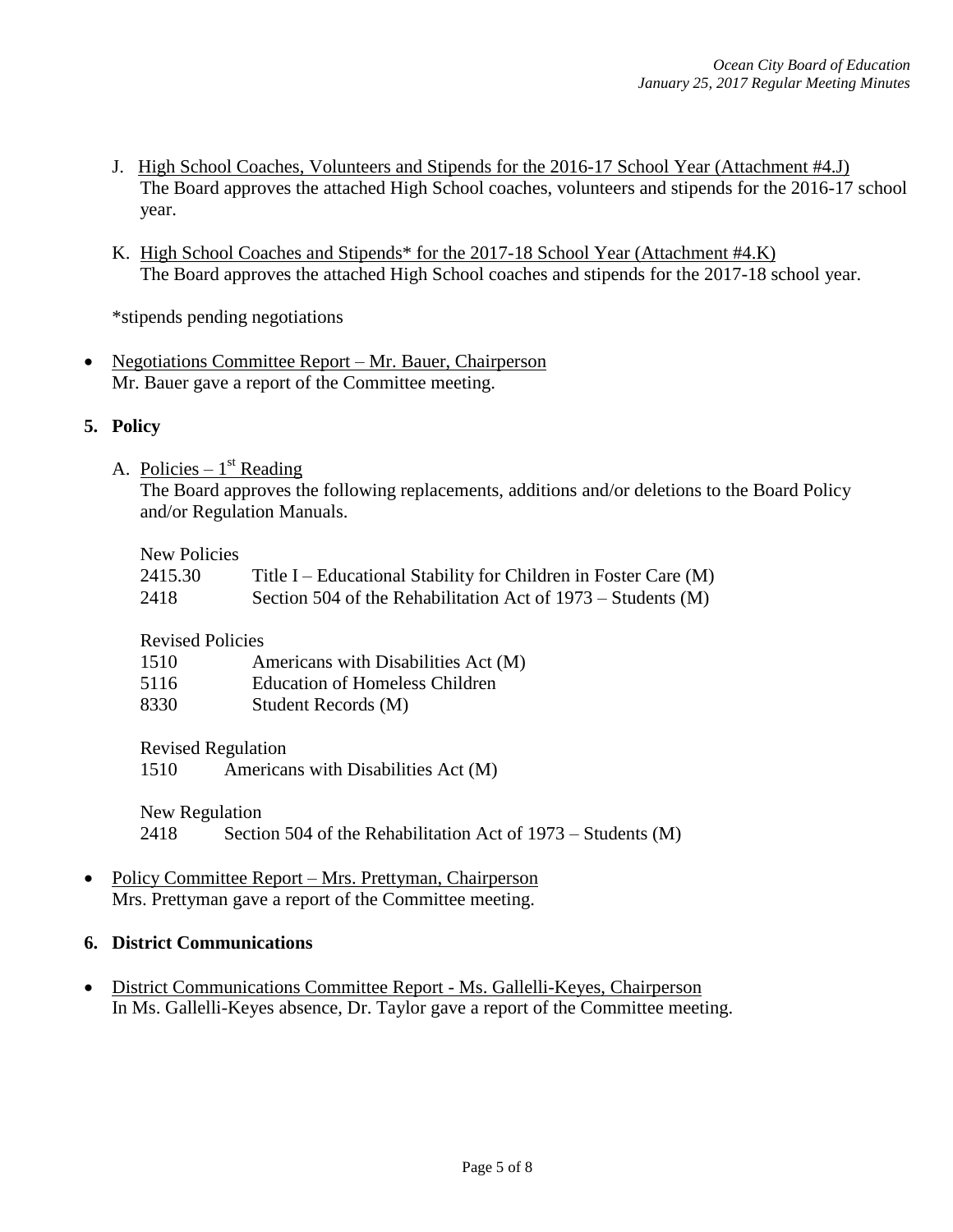*Motion by Mr. Bauer, seconded by Mr. Braun, and carried unanimously, except as noted below, the Board of Education (Ocean City Representatives) approved the following Superintendent's recommendations by "roll call vote."* 

## **1. Buildings and Grounds**

A. Use of Facilities **(Ocean City Representatives Only)** The Board approves the following request for the use of the Intermediate School:

| Upper Township/Ocean City Warrior Lacrosse    |
|-----------------------------------------------|
| <b>Lacrosse Practices</b>                     |
| March 9 – May 25, 2017 (Thurs), 5:00PM-7:30PM |
| <b>OCIS</b> Fields                            |
| No charge                                     |
|                                               |

#### **Motion carried with the following vote to abstain: Mr. Braun.**

#### **2. Curriculum and Student Affairs**

- E. Intermediate School Field Trip Requests **(Ocean City Representatives Only)** The Board approves the attached Intermediate School Field Trip list.
- F. Intermediate School Grant Application Submission **(Ocean City Representatives Only)** The Board authorizes the Intermediate School's submission of one grant application to the Artists in Education Residency Grant Program. The grant would provide effective teacher professional development in the art program, and work together with a teaching artist to create an impact on our school and community through the arts.
- G. Primary School Field Trip Requests **(Ocean City Representatives Only)** The Board approves the attached Primary School Field Trip list.
- H. Primary School Grant Application Submission **(Ocean City Representatives Only)** The Board authorizes the Primary School's submission of one grant application to the First Book National Book Bank Grant Program. The grant would provide all Kindergarten students with free books in an effort to make sure students have access to the resources they need to be successful.

#### **3. Finance**

I. Donations **(Ocean City Representatives Only)**

The Board accepts the following donations from the Ocean City PTA for the Primary and Intermediate Schools:

| Primary School                 |            |
|--------------------------------|------------|
| <b>Atlanticare CAP Program</b> | \$1,664.00 |
| Intermediate School            |            |
| <b>Ceramic Art Supplies</b>    | \$1,085.32 |
| Track & Field/Cross Country    | \$1,824.79 |

## **Motion carried with the following vote to abstain: Mr. Braun.**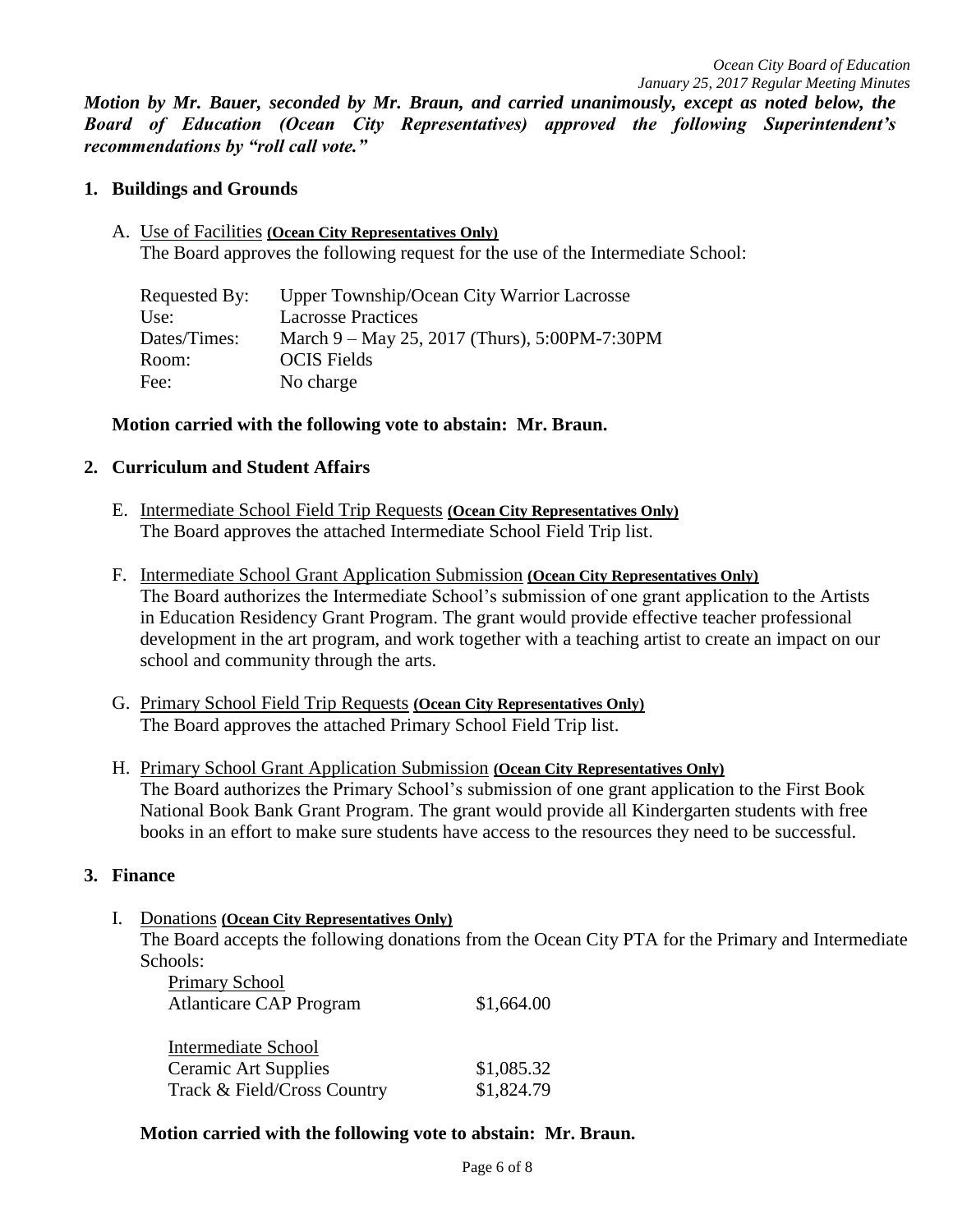J. Grant Award **(Ocean City Representatives Only)**

The Board accepts the AtlantiCare Sustainable Edible School Garden grant award in the amount of \$800 for the Primary School.

**Personnel** (All motions are upon Superintendent's recommendation:)

- L. Intermediate School Coaches and Stipends\* for the 2017-18 School Year (Attachment #4.L) **(Ocean City Representatives Only)** The Board approves the attached Intermediate School coaches and stipends for the 2017-18 school year.
- M. Leave of Absence Intermediate School Certificated Staff (Attachment #4.M) **(Ocean City Representatives Only)**

The Board approves employee #1374, a paid leave of absence, effective January 3, 2017 through February 17, 2017, with an expected return date of February 21, 2017.

N. Leave of Absence – Primary School Certificated Staff (Attachment #4.N) **(Ocean City Representatives Only)**

The Board approves employee #2427, a paid leave of absence, effective March 31, 2017 through May 12, 2017, and an FMLA/NJFLA leave of absence, effective May 15, 2017 through June 2, 2017, with an expected return date of June 5, 2017.

\*stipends pending negotiations

## **APROVAL OF MINUTES:**

Motion by Mrs. Newman, seconded by Mr. Whelan, the Board of Education approved the minutes of the December 14, 2016 Special Meeting/Finance Committee of the Whole Meeting as presented.

Motion carried with the following votes to abstain: Mr. Braun, Mr. James and Mrs. Olenik-Hipkins.

Motion by Mrs. Newman, seconded by Mr. Bauer, the Board of Education approved the minutes of the December 14, 2016 Regular Meeting as presented.

Motion carried with the following votes to abstain: Mr. Braun, Mr. James and Mrs. Olenik-Hipkins.

Motion by Mrs. Newman, seconded by Mr. Oves, the Board of Education approved the minutes of the December 19, 2016 Special Meeting and Executive Session as presented.

Motion carried with the following votes to abstain on the Special Meeting minutes: Mr. Bauer, Mr. Braun and Mrs. Olenik-Hipkins.

Motion carried with the following vote to abstain on the Executive Session minutes: Mrs. Prettyman.

Motion by Mr. Bauer, seconded by Mr. James, the Board of Education approved the minutes of the January 4, 2017 Reorganization/Regular Meeting as presented.

Motion carried with the following votes to abstain: Mrs. Olenik-Hipkins and Mrs. Prettyman.